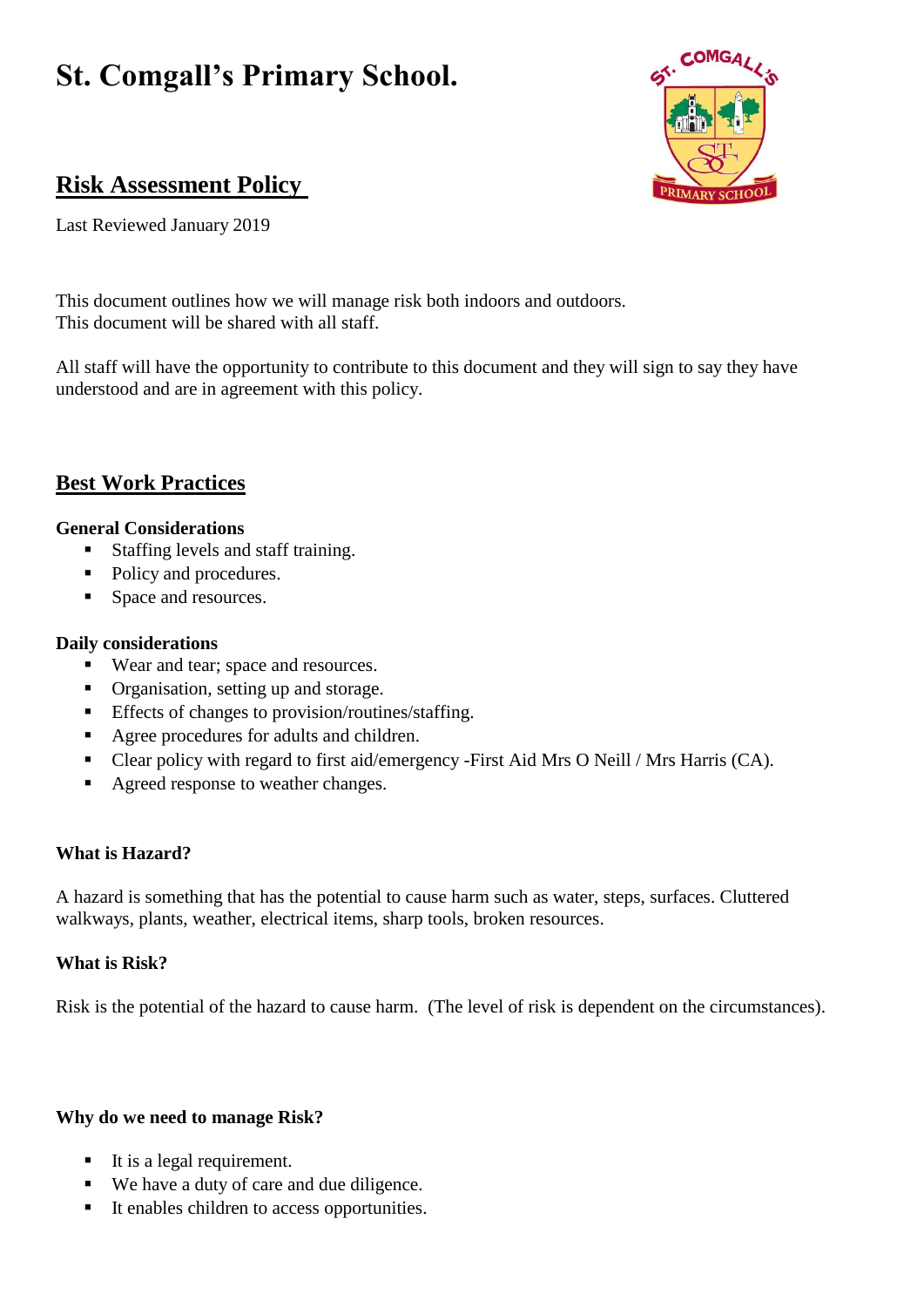## **How do we manage Risk?**

- **IDENTIFY** the hazard.
- Determine the level of risk.
- Manage the risk by eliminating the hazard or putting controls in place.
- Monitor the controls.
- Review the process regularly.

## **What we will do to manage risk**

- All staff will be involved in assessing risk and will collaborate to develop risk assessments for key areas.
- Risk assessments will be reviewed regularly.
- All staff will be involved in and responsible for managing and controlling risk whilst indoors and outdoors. (eg if you see a hazard either remove it or make the area safe again).
- Environments and activities will be constantly reviewed to ensure safety at all times.
- All staff will remind children and demonstrate how to use tools and equipment safely.
- All staff will remind children and demonstrate how to use the water play safely.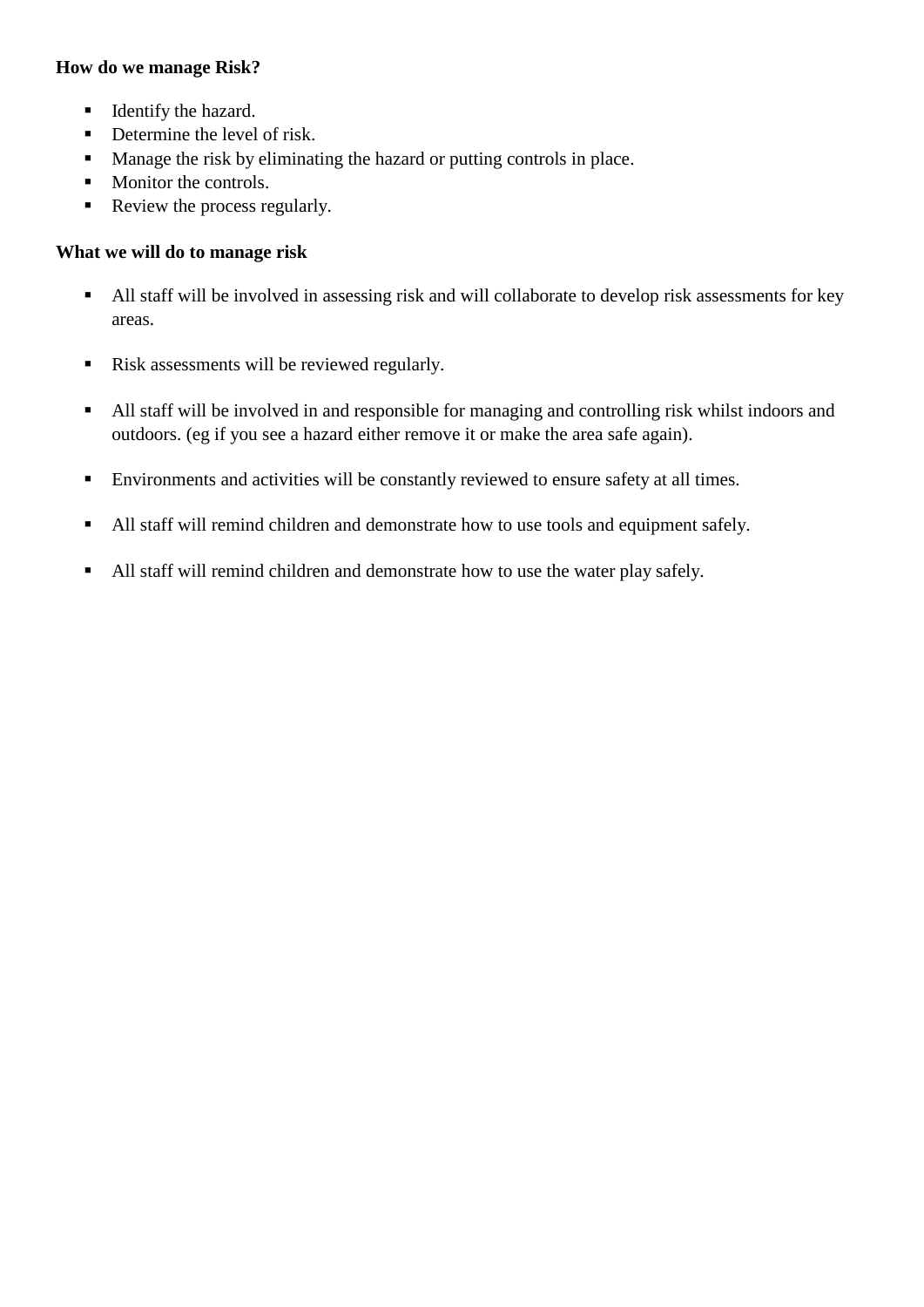# **Risk Assessment for**

#### **RISK RATING**

| <b>SEVERITY</b>                                  | <b>LIKELIHOOD</b> | <b>RISK RATING (SxL)</b> |
|--------------------------------------------------|-------------------|--------------------------|
| $1 = no$ injury or illness                       | $1 =$ very remote | High $14+$               |
| $2 =$ first aid injury/illness                   | $2 =$ improbable  | Medium $5 - 13$          |
| 3= minor injury/illness (approx. 3 days off)     | $3 =$ possible    | Low 1-4                  |
| 4= major injury / illness (more than 3 days off) | $4 =$ Likely      |                          |
| 5 = fatal / debilitating injury                  | $5 =$ Certain     |                          |
|                                                  |                   |                          |

#### *IMPORTANT.*

*The final "Risk Rating" column should be completed by the Overall Visit Leader, and discussed with all other leaders, before giving signed approval.*

*The Risk Assessment should only be approved once all significant hazards have been identified, the control measures that will be implemented are agreed, AND the overall risk ratings are considered acceptable.*

*In most circumstances, if the Overall Residual Risk is considered "Med" or "High", the activity/event should be cancelled, or further control measures put in place to reduce the risk to "Low".*

## **A. Trip covered by this assessment:**

- B. **Persons/Property exposed to risk: (Pupils and/or staff / parents etc)**
- C. **Those involved in the assessment/role:**
- D. **Background context/Any History of incidents/events/medical information:**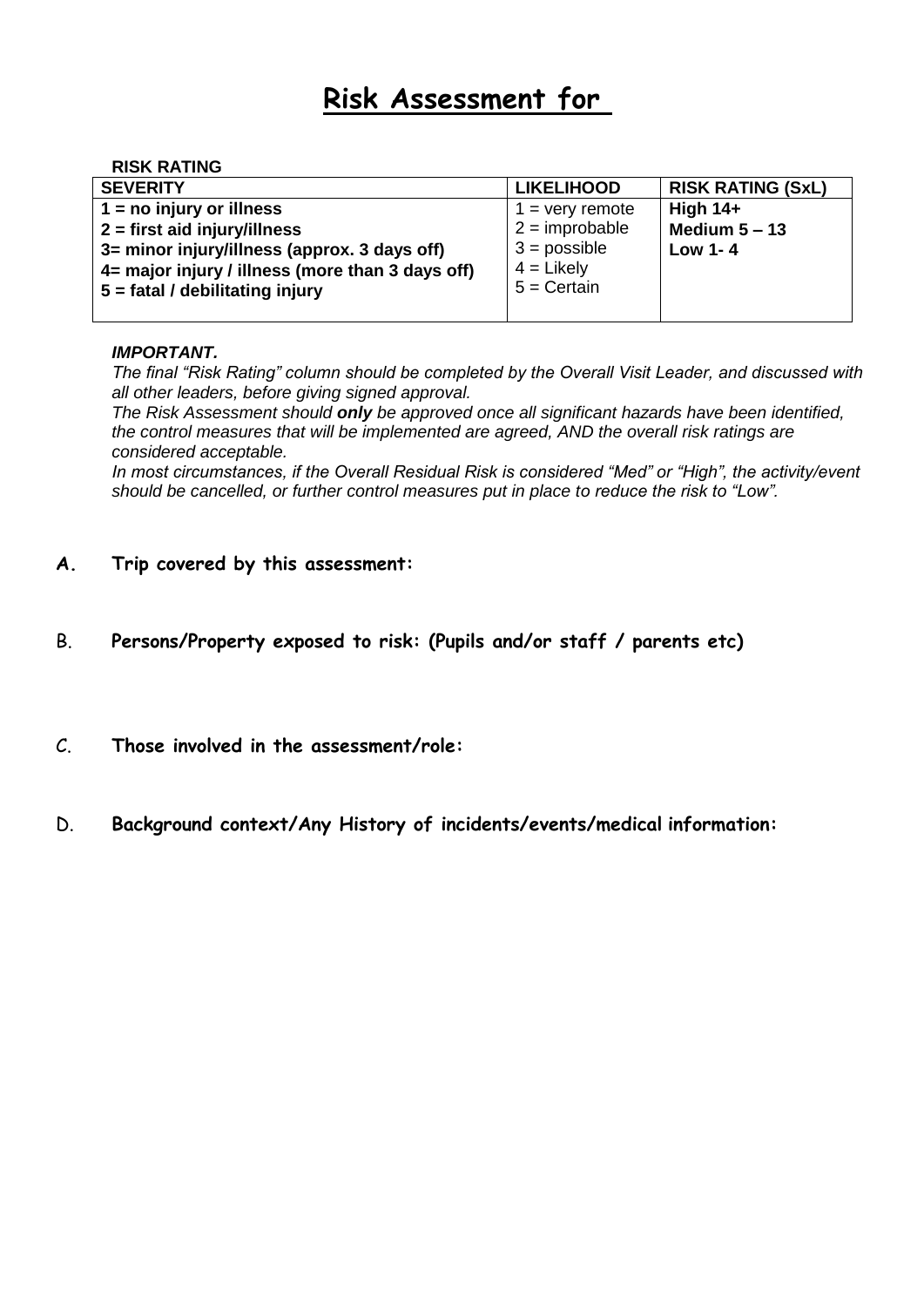# **Section E – Risk to Individual Pupils**

| 1. Identified Risk | 2. Severity 1-5 $\vert$ 3. Likelihood 1-5 | 4. Risk Factor | 5. Further        |
|--------------------|-------------------------------------------|----------------|-------------------|
|                    |                                           | (Severity $x$  | measures reguired |
|                    |                                           | likelihood)    | (Yes/No)          |
|                    |                                           |                |                   |

| Risks scoring<br>more<br>. 12 or | $\overline{\phantom{a}}$<br>EXISTING Precautions | .<br>o<br><b>Actions</b><br><b>Additional</b><br>ັ | By/When<br>Action<br>ີ |
|----------------------------------|--------------------------------------------------|----------------------------------------------------|------------------------|
|                                  |                                                  |                                                    |                        |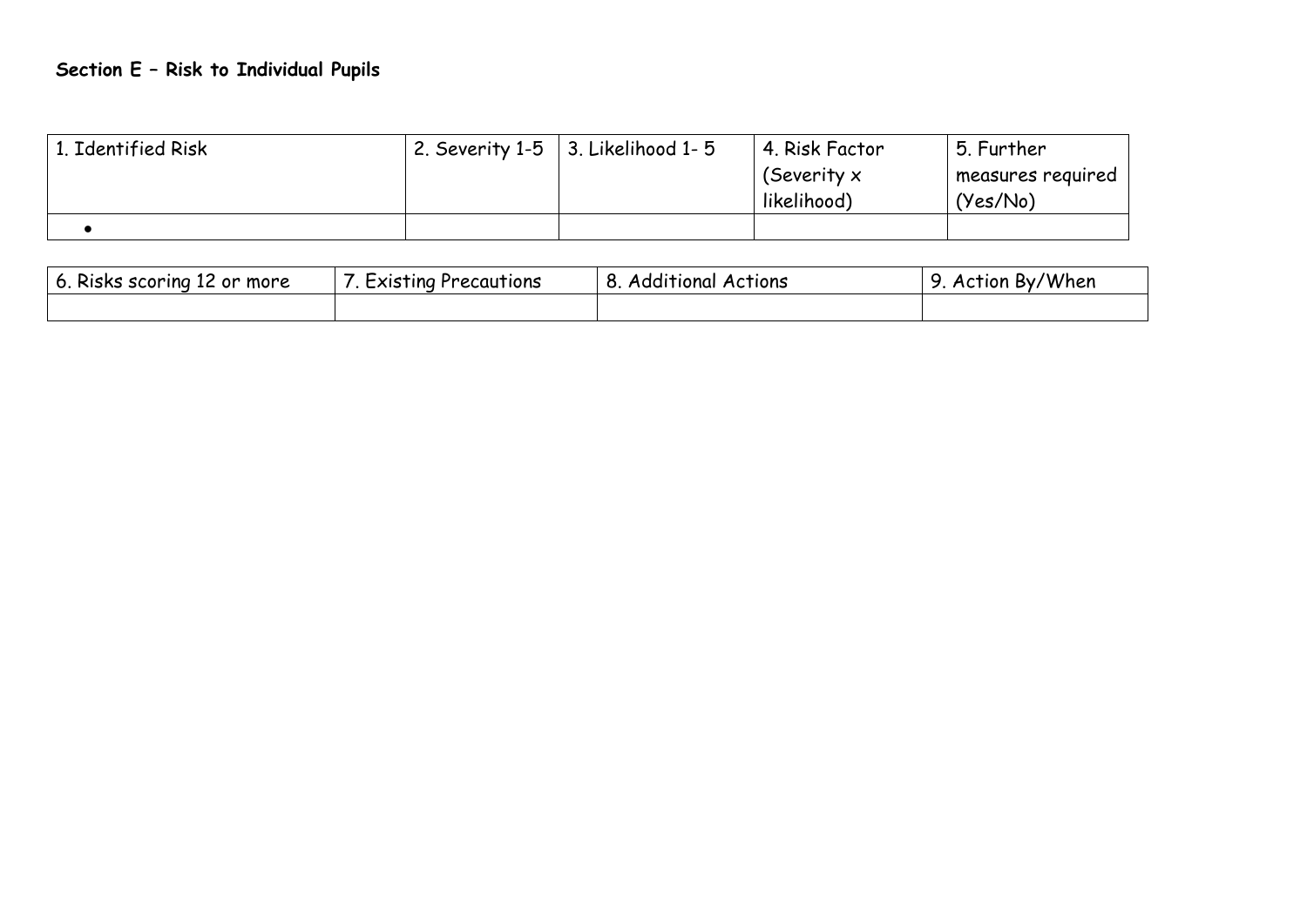## **Section F – Risk to the group**

| 1. Identified Risk | $\vert$ 2. Severity 1-5 $\vert$ 3. Likelihood 1-5 | 4. Risk Factor | 5. Further        |
|--------------------|---------------------------------------------------|----------------|-------------------|
|                    |                                                   | (Severity x    | measures reguired |
|                    |                                                   | likelihood)    | (Yes/No)          |
|                    |                                                   |                |                   |

| 6. Risks scoring 12 or | . Existing Precautions | <b>8. Additional Actions</b> | 9. Action By/When |
|------------------------|------------------------|------------------------------|-------------------|
| more                   |                        |                              |                   |
|                        |                        |                              |                   |